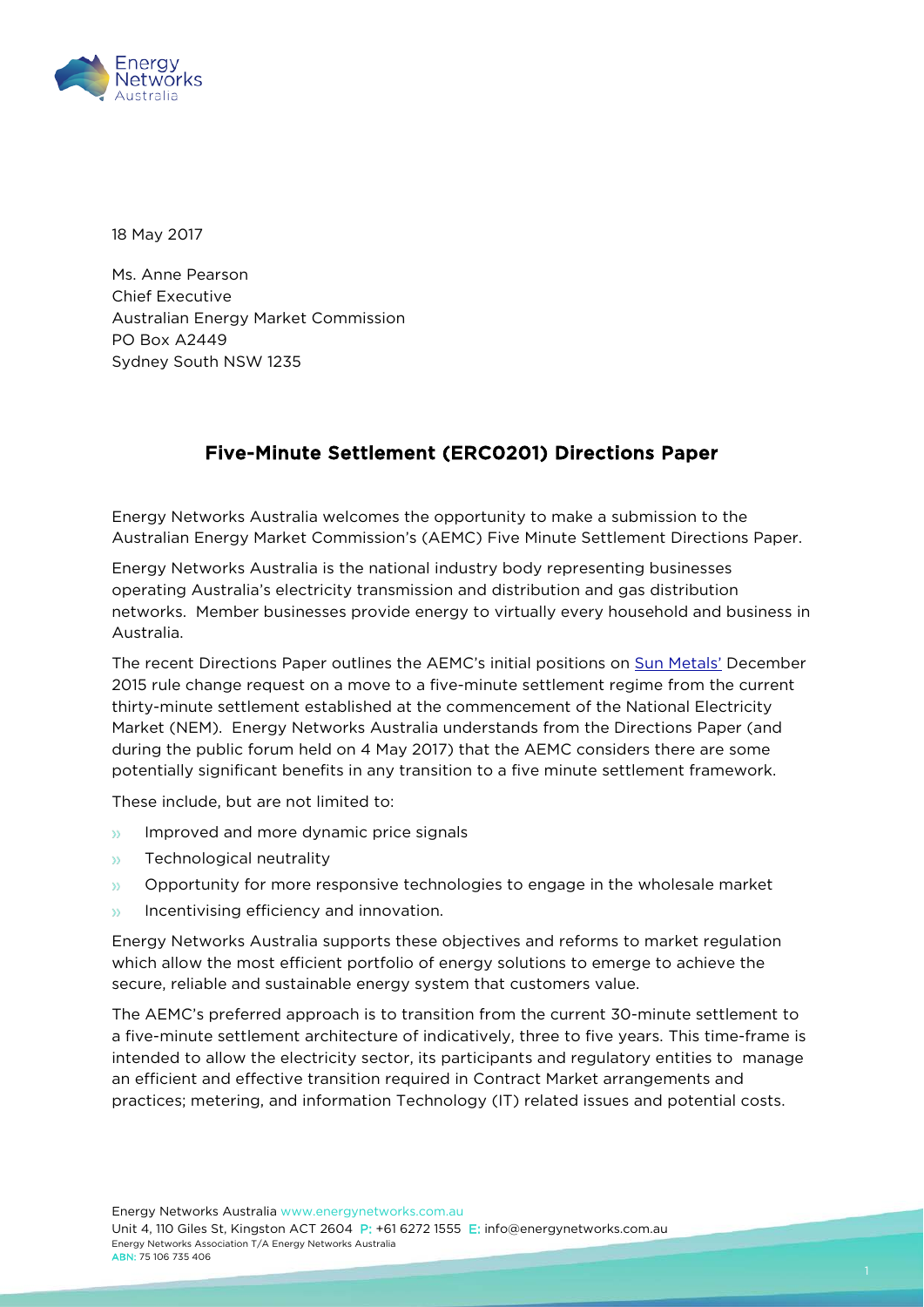Significant reforms to the current settlements framework potentially impacts network service providers' metering equipment and practices as well as their IT systems to accommodate this proposed milestone change.

The potential practical implications of the Rule change proposal are yet to be considered as they relate to network service providers (NSPs) and incumbent Metering Data Providers (MDPs). The magnitude of changes and the likely costs are yet to be assessed. Energy Networks Australia encourages the AEMC to undertake a more robust assessment of these potential network costs, and how these costs would be efficiently managed and recovered.

## Metering Reforms

Energy Networks Australia notes the Directions paper appears to favour an implementation of 5 minute settlement based on:

- Access to 5 minute data from revenue metering rather than profiling derived from Supervisory Control and Data Acquisition (SCADA) systems;
- Requirements for metering to be installed or retrofitted to be linked to existing National Electricity Rules (NER) based testing and compliance requirements, noting the cycle can be up to five years in some cases.

It is noted that these proposed changes would occur in an environment in which arrangements for small customer metering are undergoing significant change. In many cases, distribution network businesses will not necessarily remain the Metering Coordinator (noting default arrangements in most jurisdictions and the regulatory framework in Victoria).

For Transmission Network Service Providers (TNSPs), their meters are primarily Type 1 and 2 meters, given the energy throughput that occurs at transmission sites. Clause 7.3.1(a)(10) of the NER requires that these meters be capable of storing 35 days of interval data. The proposed introduction of five-minute settlement would effectively increase the amount of data required to be stored by these meters by six-fold. This data storage management and Rules compliance scenario is equally relevant to electricity distribution businesses for Type 4 meters.

Energy Networks Australia understands that while most Type 1 and 2 meters currently installed in the transmission networks are *able to record* in five-minute segments, they do not have the capacity to store the required volume of data for the required length of time under the Rules.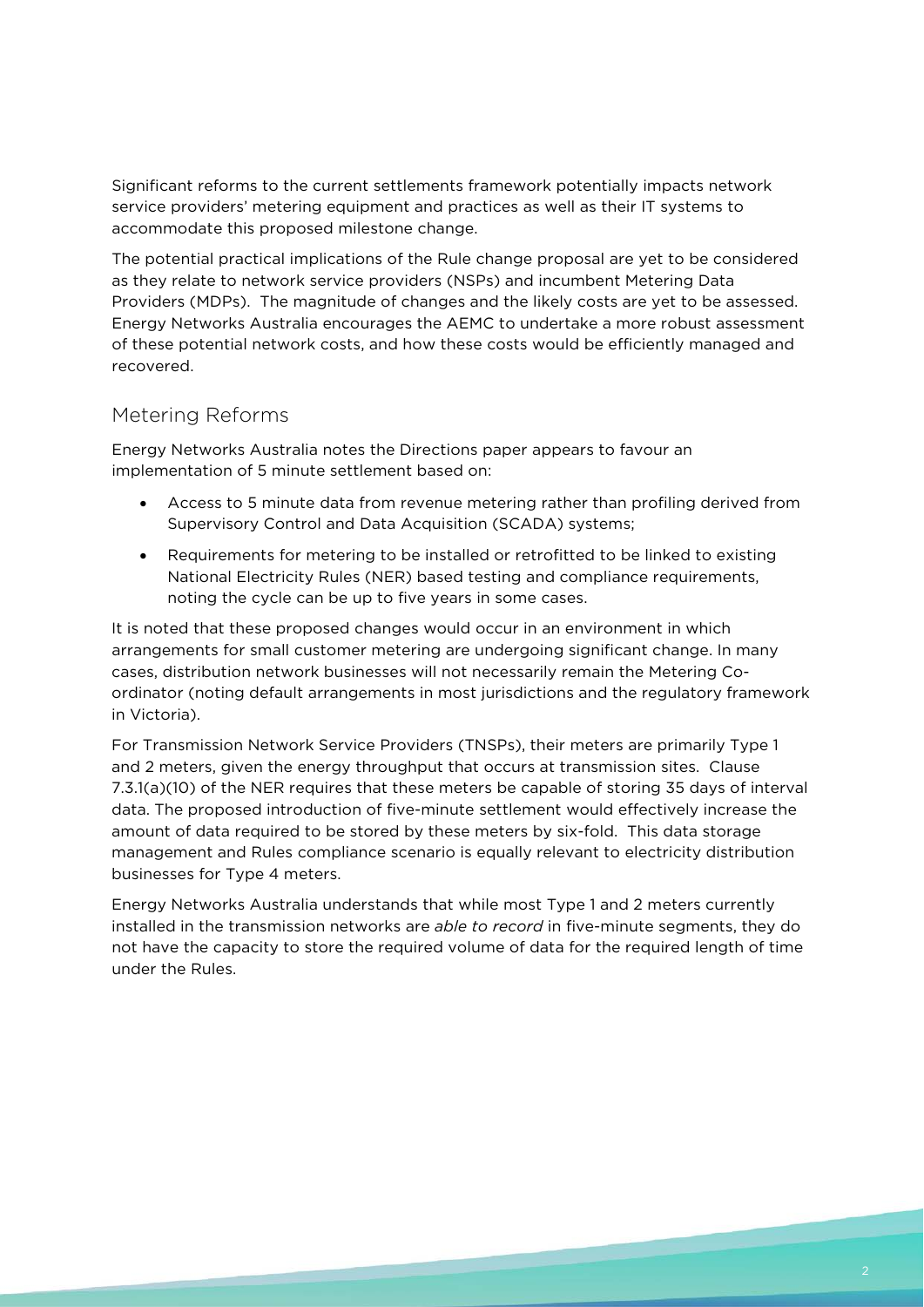In order to avoid a high volume of meter replacements, the AEMC could consider transitional provisions. For instance, Type 1-4 reconfigured meters which fall slightly beneath the 35 day data storage requirement, being grandfathered in the proposed Rule[1.](#page-2-0)

Similarly, remotely read interval meters (for example type 5 Advanced Metering Infrastructure (AMI) meters) may be unable once reconfigured to meet the 200 day data storage requirement but may be able to store 30-35 days. Particularly, given the meters are read daily, the AEMC should provide grandfathering for those installations in the proposed Rule to avoid or reduce costs.

Due to the limitations mentioned above, the AEMC's suggestion that meters may be able to be remotely reconfigured is not a straightforward solution or option. While retrofitting existing meters may be a possibility, this may also have potentially negative consequences on the operation and accuracy of the meters themselves as well as on associated equipment at metering installations. As a result, Energy Networks Australia members consider that, the Directions Paper's current approach, the Rule change would impose a requirement for capability which would be likely to require a significant replacement of existing revenue meters.

Notwithstanding the suggestions provided above to minimise implementation costs, a thorough assessment of the costs and benefits should be undertaken and relevant cost recovery mechanisms be made more explicit. This is likely to impact upon the design and timing of this potential reform. Energy Networks Australia acknowledges that such a quantification exercise is not an easy one. Along with our members, we would be pleased to constructively discuss practical approaches to managing these issues with the AEMC.

A number of our member businesses will have separately lodged submissions that provide more specific commentary and details on metering and IT matters.

### Other issues

1

In addition, Energy Networks Australia has identified several key issues that were not discussed in any material detail in the Directions Paper. We suggest that these additional concerns need further consideration prior to the development of the AEMC's Draft Determination and Draft Rule. These include:

- Outlining the linkages and need for logical consistency with other on-going  $\mathbf{v}$ electricity sector Reviews, and AEMC-conducted Rule changes These include:
	- the Independent Review into the Future Security of the National Electricity Market ("the Finkel Review");

<span id="page-2-0"></span><sup>1</sup> A legal principle that allows an old rule to continue to apply to certain existing situations, while a new rule will be applied to new or future cases. Therefore, in effect, when a new law or Rule is made, it may include a 'grandfather clause', which provides an exemption to certain existing arrangements.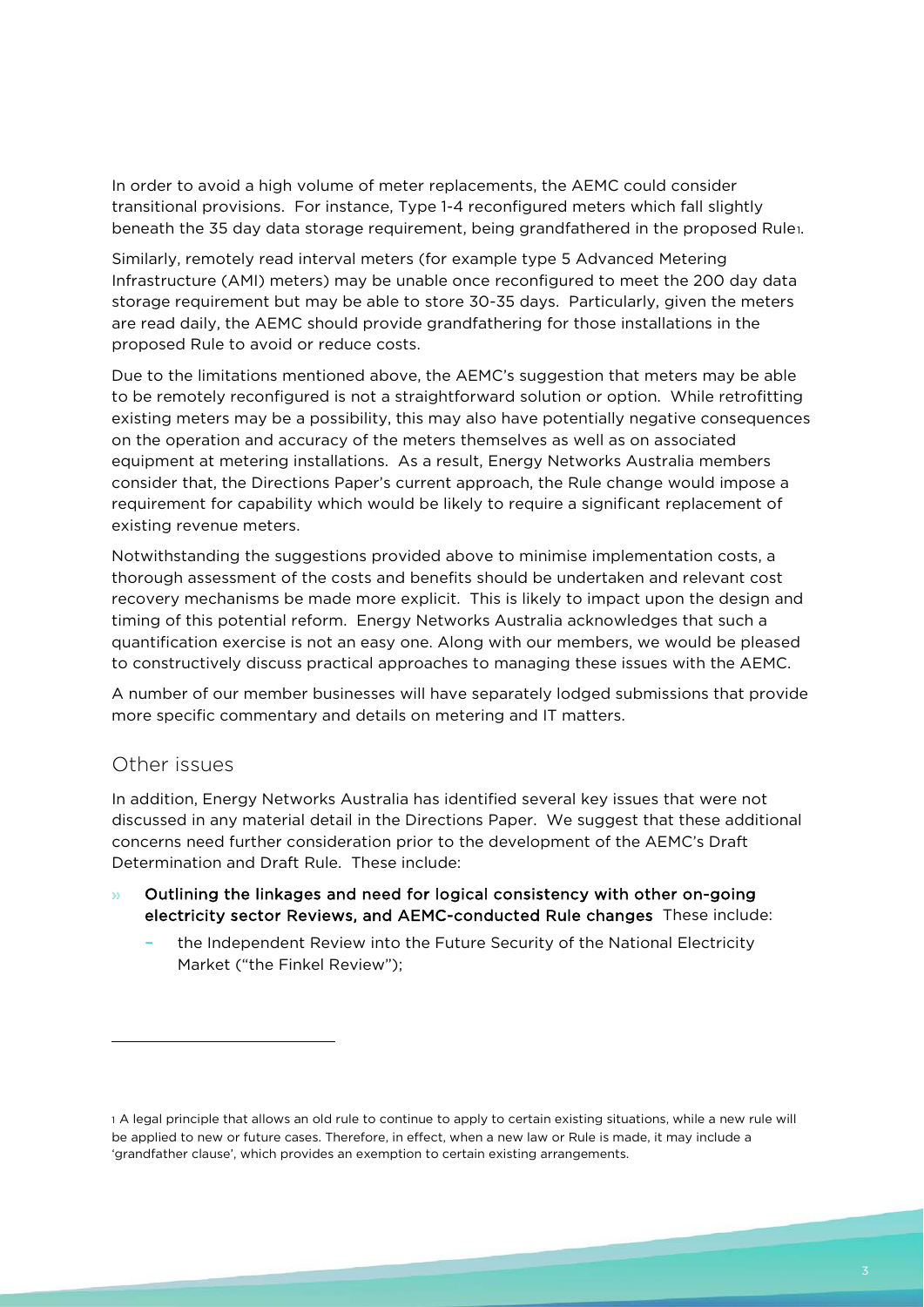- potential changes in roles and responsibilities in the AEMC's own System Security Market Frameworks Review, for e.g. will this particular rule change impact on the likely Fast Frequency Response market arrangements;
- the implementation program associated with the previous 'Power of Choice' reforms introduced by the Commission; and
- the combined Engie/Snowy Hydro rule change on Non-scheduled generation and load in central dispatch.
- Victoria's existing AMI Metering arrangements. Without amendments of the kind  $\mathbf{y} \mathbf{y}$ outlined above, the proposed reform appears to create the risk of replacement or retrofitting costs for a significant number of AMI meters in the Victorian jurisdiction. Additionally, the Commission should recognise that metering competition for small customer sites will be deferred in Victoria until at least the next regulatory control period and take this into account when considering transitional arrangements as part of this rule change.
- Impact on Transmission Pricing approaches. Energy Networks Australia  $35<sup>°</sup>$ recommends that any move to a five-minute regime should consider the impact of this change in demand metrics on transmission prices. In particular, the potentially significant short-term volatility in revenues that would need to be recovered from customers which exhibit peaky loads (see Attachment # 1 for more details).
- Network Billing Systems and Arrangements With the anticipated six-fold increase in  $\mathcal{V}$ metering data volume, this is likely to result in a significant increase upon, if not the exceeding of, the processing and storage capability of most NSP's existing billing systems. This will result in, at minimum, the need to significantly modify, if not lead to the replacing of current network billing systems.
- Need to assess implications for System Operations. One Energy Networks  $\mathbf{y}$ Australia member has highlighted the potential that the proposed changes could lead to a marked increase in dispatch volatility, with implications for the Basslink interconnector's flows. This may result voltage control in northern Tasmania becoming a tangible issue. It is anticipated that should there be greater real-time volatility in dispatch, this could amplify the existing issue of voltage control in this part of the NEM.
- Treatment of outages for Performance Obligations. The AEMC should consider and  $35<sup>°</sup>$ clarify how outages to replace or upgrade meters as a consequence of the Rule Change should be treated under performance reporting and National Energy Consumer Framework obligations, whether planned or as a result of a meter failure.

Responses to a selected number of Directions Paper questions relevant to network businesses are also provided in Attachment # 1 of the submission.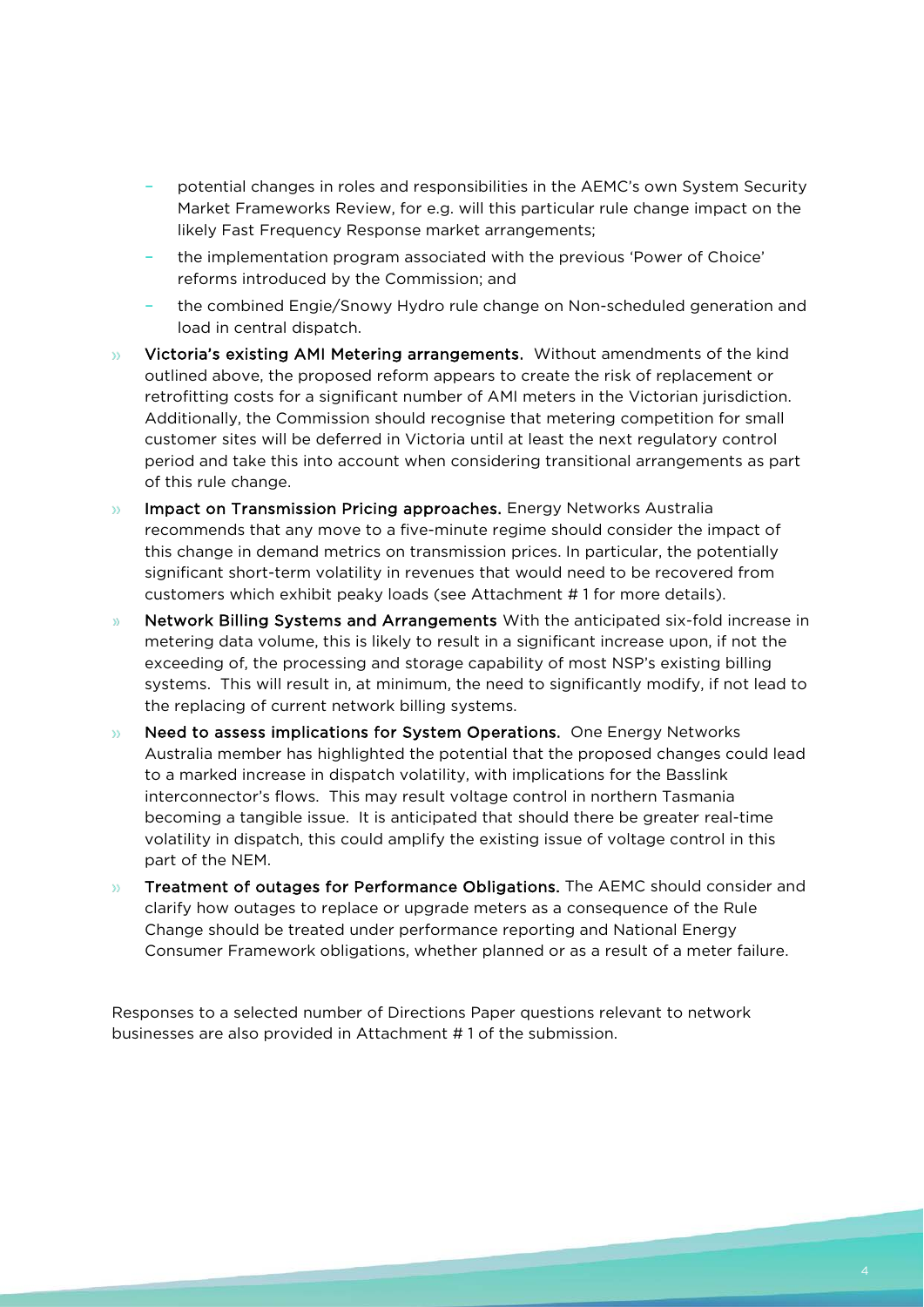Should you have any additional queries, please feel free to contact Norman Jip, Energy Network Australia's Senior Program Manager – Transmission on (02) 6272 1521 or [njip@energynetworks.com.au.](mailto:njip@energynetworks.com.au)

Yours sincerely

many

John Bradley Chief Executive Officer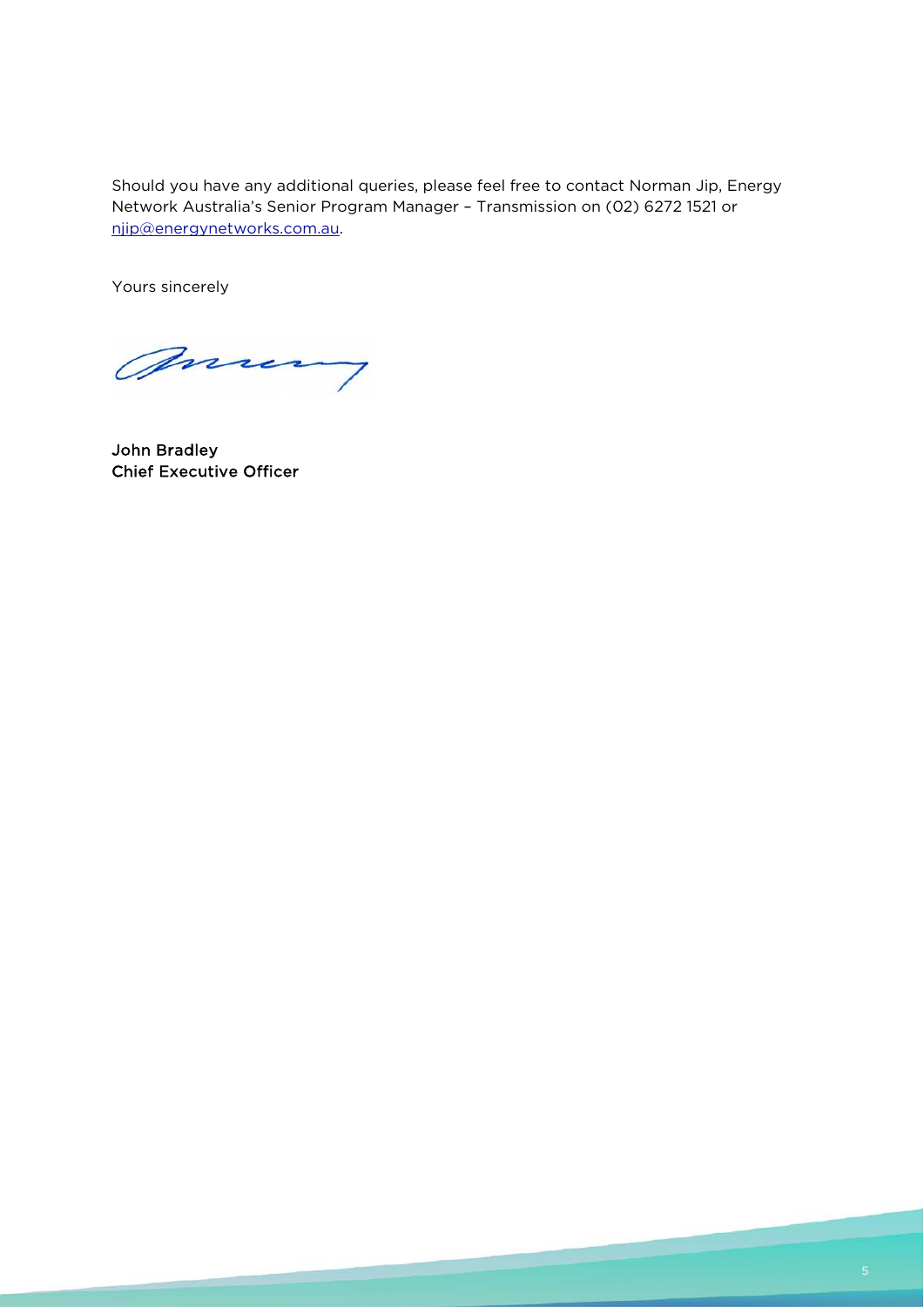# Attachment 1

# Responses to Selected Directions Paper Questions

*Q5 (a) What other issues are likely to be material in considering the introduction of five minute settlement?* 

The AEMC should consider and address the concurrent reviews and the direction of a number of related reforms closely linked to this particular five-minute settlement rule change.

As outlined in the main body of the submission under *Other Issues*, these include System Security related reviews (the 'Finkel' Review), the AEMC's own System Security Market Frameworks Review, the implementation of the AEMC's Power of Choice Review, as well as the related rule change on Non-scheduled generation and load in central dispatch, currently being considered by the AEMC.

*Q6 (b) If demand-side optionality is adopted as a temporary measure, should the settlement residue be incorporated in intra-regional residue settlements? If not, how should it be treated?* 

It would appear practical if this demand side optionality is only in place for a capped period of three-years to incorporate this into an existing operational mechanism.

To attempt to apply and implement a new 'causer pays' approach to these settlement residues will be difficult, as there will need to be a clear requirement to identify and recover costs from parties. It may be an over-complicated option and be a disproportionate response. This is particularly the case if several rounds of further consultation are required.

Risks should be allocated to parties who are in the best position to manage such risks. As highlighted in the Directions Paper, to date, intra-regional residues have been relatively small in volume and value, but they *may* increase. If the AEMC supports incorporation of demand-side created intra-regional residues, it should require AEMO to monitor the accumulation and volatility of these residues and manage these such that it mitigates against any sizeable shortfalls, that may negatively impact Transmission Network Service Providers (TNSPs) and ultimately consumers.

*Q7 (a)* Are there any suitable alternatives to collecting five minute data from the transmission network metering installations used to compile the NSLP (Net System Load Profile) other than reconfiguring or replacing the existing meters?

As discussed under the heading of *Metering Reforms* in the body of this submission, our TNSP members consider that retrofitting existing meters is potentially problematic and full replacement of the vast majority of existing meters would be likely to be required to give effect to this Rule change proposal in its current form.

On the issue of NSLPs, Energy Networks Australia seeks clarification from the AEMC as to how it is proposed a distribution business would appropriately manage type 7 (Unmetered

<u>and the company of the company of the company of the company of the company of the company of the company of the company of the company of the company of the company of the company of the company of the company of the com</u>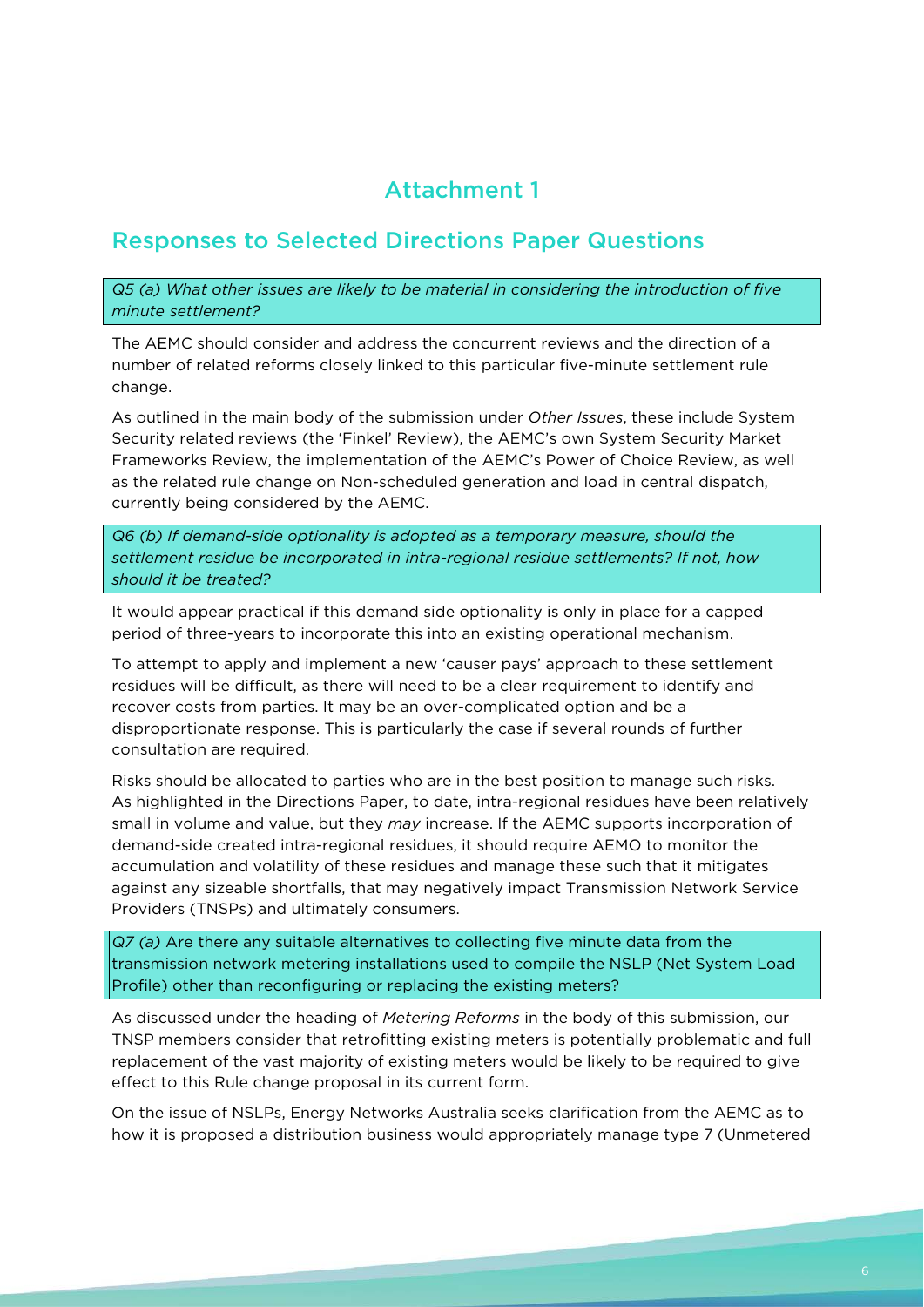supplies) if there is a requirement to have all contributors to the NSLP, calculated on a 5 minute basis.

*Q7 (b) What percentage of meters can be remotely reconfigured? What would this process look like and what would costs be? Conversely, what percentage would be need to be manually reconfigured or replaced?* 

Energy Networks Australia understands that the vast majority of metering for interconnector and wholesale sites would need to be replaced to meet the anticipated storage requirement. Similarly, Victorian distribution businesses—having recently rolled out Advanced Metering Infrastructure—have a mix of meters that may not be capable of capturing and providing five-minute interval metering data or cannot store the sixfold increase in data within the meter for the required 200 days under the existing arrangements. Such meters may be able to store 30-35 days of data. Given the meters are read daily, the AEMC should provide grandfathering for those installations in the proposed Rule to avoid or reduce costs.

Some TNSPs currently own and operate hundreds of Type 1 and Type 2 meters. As discussed in the Metering Reforms section, TNSPs do not consider that retrofitting existing meters would provide an effective, practical solution to the Rule change proposal.

Further, a number of transmission sites remain grandfathered under the Rules (transitional Rule 9.3.9). Under this clause, any change to the metering installation aside from normal repair and maintenance would trigger a full replacement of the metering installation.

Energy Networks Australia can assist the AEMC in obtaining additional cost estimate information from network businesses in such a way that will not impinge on commercial-in confidence requirements.

*Q7 (c) The Commission has proposed aligning the transition with the timeframes for the NER test and inspection regime. Would this provide an appropriate amount of time for changes to occur?* 

Energy Networks Australia's initial assessment is that while this proposal makes intuitive sense, the AEMC must establish an appropriate commencement date, noting the existing lodgement cycle of member businesses' revenue and pricing proposals made to the Australian Energy Regulator.

Due to the potential scale of meter replacements required under this Rule change proposal, the three year proposed timeframe for Type 1 and 2 meters may not be practically achievable. Some TNSPs may not be able to replace certain meters (for example, for generation, larger or more critical infrastructure points) due to the difficulty in coordinating extended outage windows to facilitate a replacement. As a result, there may be merit in extending the three-year timeframe proposed for Type 1 and 2 meters to align with that of Type 3, 4 and 5 meters (i.e. five-years), at least on a case-by-case basis. This may also provide a reasonable means to address issues associated with Revenue Proposal cycles.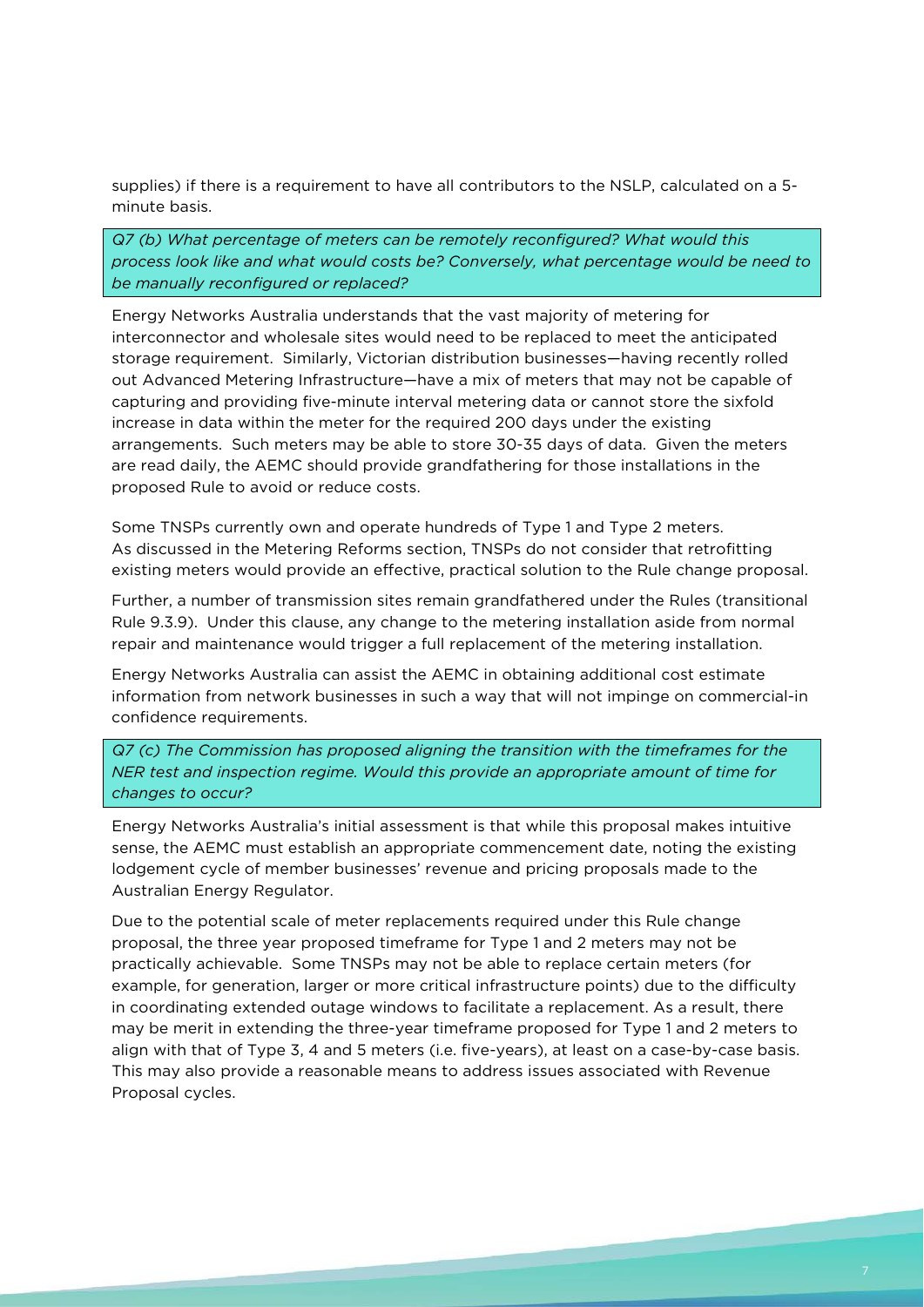*Q7 (d) For which categories and situations should an exemption from providing five minute data be considered? Why?* 

Energy Networks Australia members are concerned that the operation of two systems (30 minute and five minute) may introduce further complications and issues. Notwithstanding this, to the extent that certain obligations cannot be met in the AEMC's proposed threeyear timeframe in relation to transmission meters, the ability to seek an exemption for a specified period of time on a case-by-case basis may be appropriate.

Changes to NER will be required or exemptions should be provided for by the Australian Energy Regulator (AER) to a Metering Coordinator where meters are manually read type 5 meters; are not able to be reconfigured to five-minute data; and maintain a quarterly read schedule. Grandfathering of the Rules or AER exemptions must also include any remotely read interval meters which may not meet the 35 days meter data storage requirements for either type 4 meters or 200 days for type 5 Victorian AMI meters, *if* actual data is to be collected on a more frequent basis.

### *Q7 (e) Are there any other metering implementation issues relevant to collecting five minute data that should be considered?*

Amongst other issues, the increased volumes of data being transmitted from meters may mean more expensive data plans with telecoms providers. From a systems aspect, storage adequacy becomes more susceptible to performance and functionality limitations, especially if NSPs and MDPs are required to manage both five-minute and 30-minute data.

Other metering issues to consider if the rule change was adopted as indicated in the Directions Paper include:

- Training and process developments  $\mathcal{Y}^{\mathcal{Y}}$
- An increased impact on field testing to ensure times and readings are recorded  $\mathbf{y}$ accurately for data substitution, and the possibility of a need to install temporary meters, and
- An increase in load on the telecommunication network will result in slower reading  $35<sup>o</sup>$ and increased costs.

As raised in the response to question 7(b), changes to grandfathered metering installations would trigger a full replacement of metering assets. This appears to be an unintended consequence of the Rule change proposal. To address this matter, the AEMC should consider extending the transitional arrangement to allow for the required upgrade of the meter itself without triggering the requirement to replace the full metering installation.

#### Other Matters – Transmission Pricing

Currently for transmission pricing, demand is used at multiple stages of the transmission pricing process and impacts locational, non-locational and common service prices. The proposed change to a five minute interval may create significant short-term volatility in revenues that would need to be recovered from customers who exhibit peaky loads. Under a 30-minute interval, some of this volatility would have been averaged out.